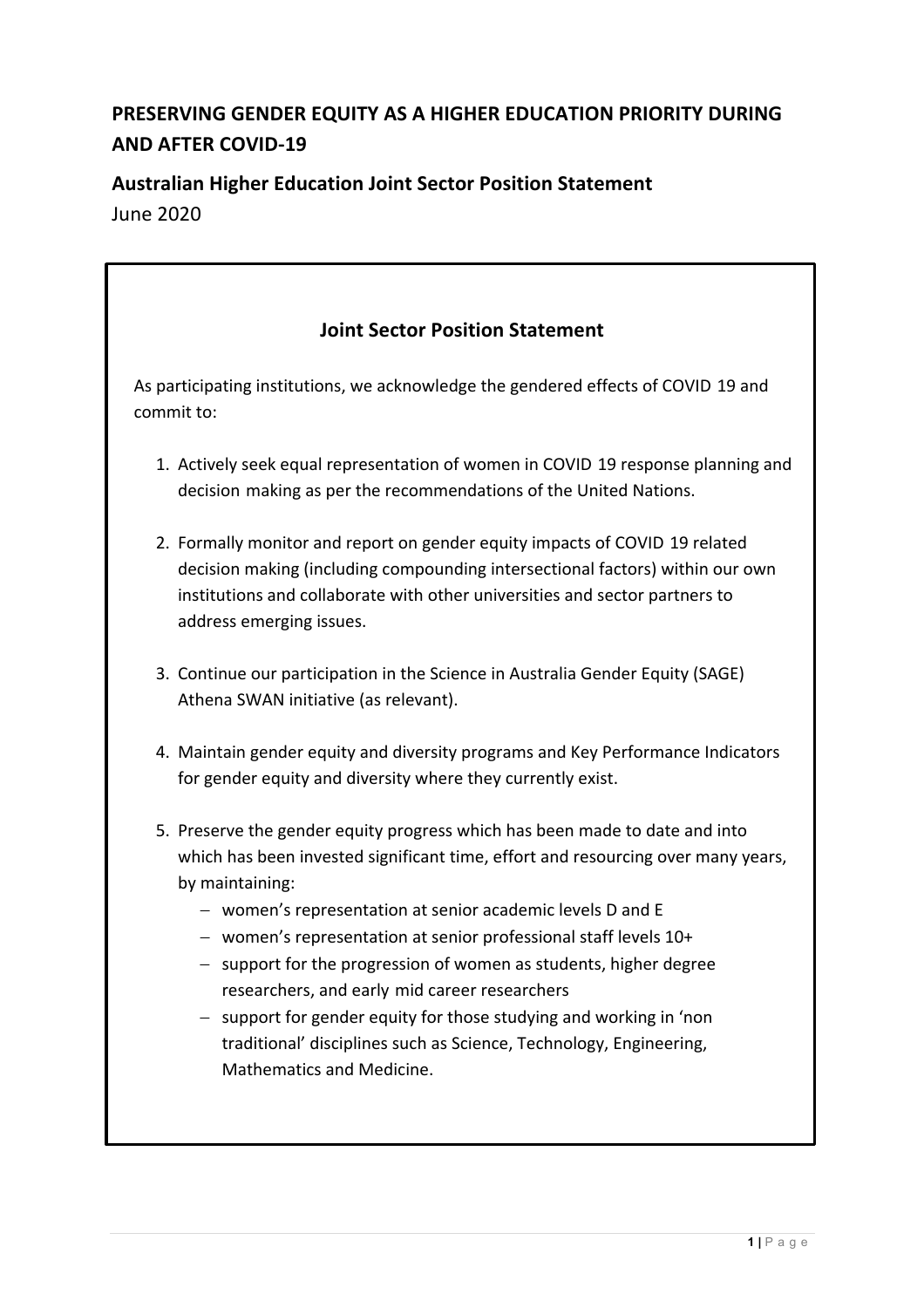**PRESERVING GENDER EQUITY AS A HIGHER EDUCATION PRIORITY DURING AND AFTER COVID-19** 

## **Participating Institutions and Sector Partners (Updated 10.06.20)**

#### *Australian Universities*

#### **New South Wales**

**Macquarie University** 

University of Newcastle 

University of New South Wales 

University of Sydney Ranked g oba  $y 2^{nd}$  overa  $nT$  mes H gher Educat on mpact Rank ngs 2020

University of Technology Sydney

University of Wollongong Ranked g oba  $y 5<sup>th</sup>$  n Reduced nequa t es n T mes H gher Educat on mpact Rank ng 2020

Western Sydney University

Ranked g oba y  $2^{nd}$  n Gender Equa ty,  $3^{rd}$  n Reduced nequa t es, and  $3^{nd}$  overa n T mes H gher Educat on mpact Rank ngs 2020

#### **Queensland**

Griffith University 

#### **Victoria**

La Trobe University Ranked g oba y 1st n Gender Equa ty and  $4^{th}$  overa n T mes H gher Educat on mpact Rank ngs 2020

Swinburne University

University of Melbourne

#### **Western Australia**

Curtin University 

**Edith Cowan University** 

**Murdoch University** 

#### *Sector Partners*

Australian Academy of Science 

Australian Academy of Technology and Engineering

Equity Practitioners in Higher Education Australasia (EPHEA)

Elizabeth Broderick & Co.; Elizabeth Broderick, Founder, Male Champions of Change

National Committee for Women in Engineering

Science in Australia Gender Equity (SAGE)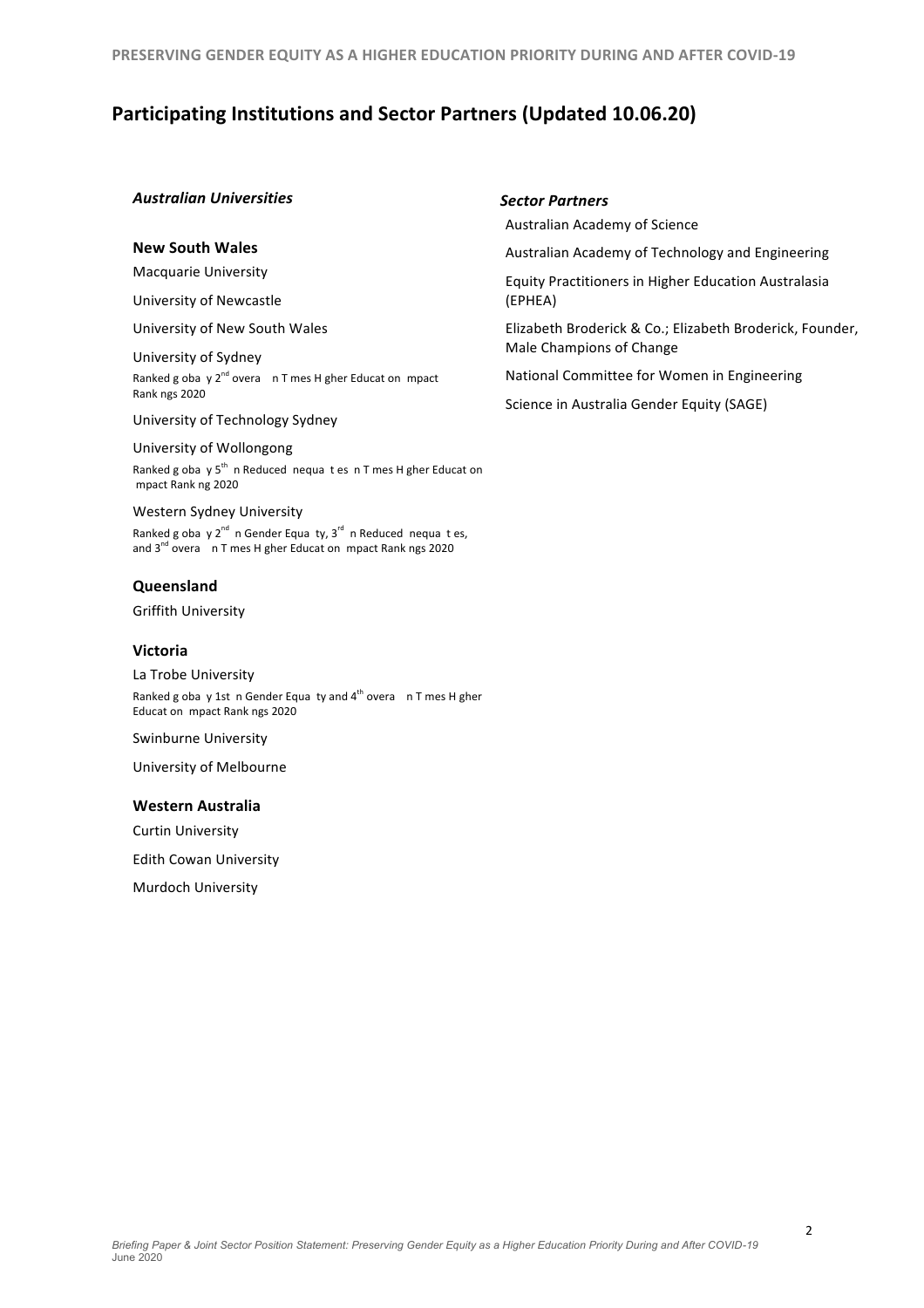### **Proposal**

That sector leaders note this Briefing Paper and consider participating in the Joint Sector Position Statement, including the attached commitment to agreed actions within respective institutions and across the sector to preserve gender equity as a higher education priority during and after COVID-19.

## **Briefing Paper**

### **Purpose**

This proposal invites Australian universities and Higher Education sector partners to agree on common actions within each institution and across the sector to ensure that in the face of the COVID-19 pandemic, we collectively build on the important progress already achieved by individual institutions and the whole sector in gender equity. Our high performance in this area was recently acknowledged by the Times Higher Education Impact Rankings 2020, where three Australian universities ranked globally in the top ten measuring impact on gender equality. To ensure higher education emerges from COVID-19 without irretrievable loss of this momentum in gender equity, it will be crucial to apply a gender lens to short, medium and long-term institutional and sector-wide responses to the COVID-19 pandemic.

This Joint Sector Position Statement:

- offers opportunities and benefits for universities to jointly demonstrate leadership in gender equity during and after COVID-19;
- mitigates the gendered economic and social impacts of COVID-19 for staff and students; and
- invites Australian universities to commit to five actions outlined within the attached 'Sector Position' to preserve gender equity and diversity efforts as a sector, and to then embed these within their own institutions.

## **Background**

The COVID-19 pandemic has dramatically reshaped our society. In the rush to manage this health and economic crisis, it is becoming increasingly apparent that this will have a *gendered* impact extending beyond the initial crisis period. The United Nations' Secretary General António Guterres brought attention to the gendered impact of COVID-19 on 10 April 2020, calling for urgent and immediate action. He stated that the pandemic is having "devastating social and economic consequences for women and girls" and urged governments and institutions to put gender issues at the centre of COVID-19 responses.

Early analysis confirms a need to address indicators that women are facing deep social and economic effects from the pandemic (e.g., UN Policy Brief, The Lancet, and Broad Agenda). Both the UN and the Australian Human Rights Commission have suggested that the impact on women stands to undo decades of progress towards gender equality *and* poses an amplified risk of gendered violence.

## **Guiding Principles**

The UN Secretary General has called on institutions to act in three ways:

- 1. ensure women's equal representation in all COVID-19 response planning and decision-making.
- 2. drive transformative change for equality by addressing the paid and unpaid care economy; and
- 3. target women and girls in all efforts to address the socio-economic impact of COVID-19.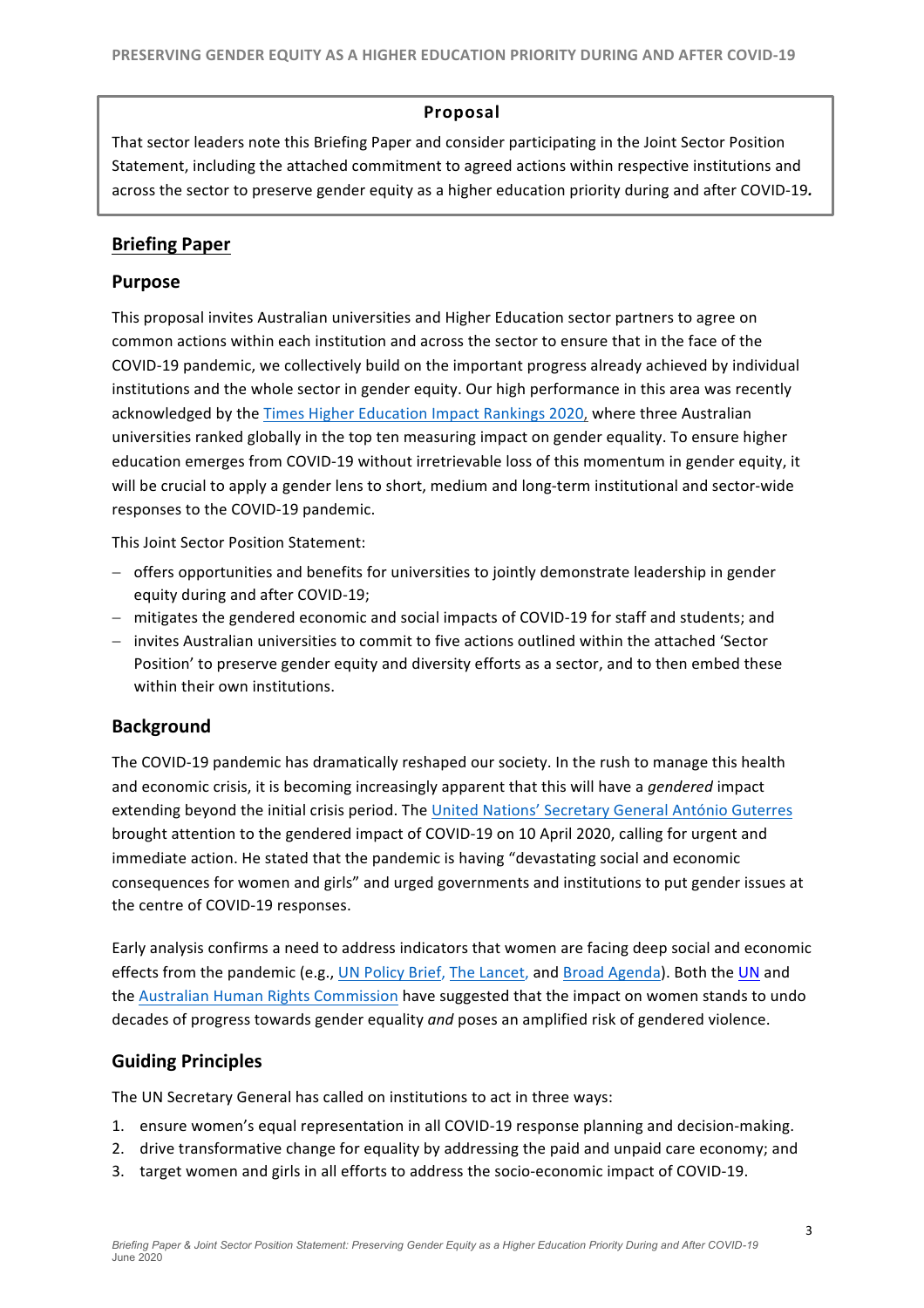## **Economic and Social Impacts of COVID-19**

If higher education institutions do not apply a gender lens to decision making and ignore the gendered effects of COVID 19, the negative economic and social impacts will be felt for generations to come. The European Institute for Gender Equity research reminds us that gender equity leads to economic growth and that addressing different inequities together is likely to generate more positive impacts, rather than tackling them one by one in isolation.

It is now common knowledge that diversity in business decision making leads to better business outcomes not only in financial terms but also in innovation, morale, and reputation. Without conscious monitoring and commitment, decisions can have disproportionate gendered outcomes and unintended consequences. Economic costs include lost business for Australian universities and the higher education sector through the loss of expertise, skill and talent, not only to ride through the current COVID-19 experience but in the re-building and alignment of the business for the future. Economic loss would also be significant to our businesses if gendered decisions are made which negatively affect the staff and student research pipeline. Disproportionate financial impact on individuals ripples through families impacting future generations, increasing social disadvantage and influencing their decisions about education. Financial investment to progress gender equity has been significant to date and will take years to recover if rolled back.

Employment insecurity and educational attainment are also important social determinants of health and well-being. The COVID-19 situation heavily impacts our female staff and students, particularly those who are primary carers for children and others; those experiencing domestic or family violence, and/or come from lower socio-economic backgrounds. For female students, the interruption and compounding stresses of COVID-19 are likely to make it more difficult to continue their studies without significant support from universities. The forecasted long-term economic downturn may see many students struggle to re-engage with higher education in the future.

In university workplaces, perceived job insecurity, even where it is without actual job loss, will have an adverse effect on health outcomes. Despite government provisions (e.g., special access to superannuation for casuals and contractors to offer immediate income relief) this comes with longterm cost that reinforces future financial insecurity, particularly for women who have up to twofifths less super than men. This is exacerbated by the higher proportions of female staff performing casual work in universities and the sector-wide gender pay gap.

Australian researchers Nour and Taksa (2020) also remind us that current threats to women's livelihood are compounded by the fact that women perform the greater share of unpaid care work. Globally such work is equivalent to 2 billion people working on a full-time basis and accounts for 41.3 per cent of GDP in Australia. COVID-19 has seen these caring responsibilities peak.

The COVID-19 crisis has also highlighted the increased vulnerability for particular groups, including those who are Aboriginal and Torres Strait Islanders, trans, gender non-binary or gender neutral, LGBTIQ+, first in family and/or from lower socio-economic backgrounds, isolated from support and professional networks overseas, of culturally and linguistically diverse backgrounds (including of Asian backgrounds facing a sharp rise in racism), and those living with disability (see Markham, 2020; Bozorgmehr et al., 2020.)

Crisis response to COVID-19 that does not place gender equity at its centre will see far reaching social impacts, both in terms of perpetuating or widening existing gender inequalities (such as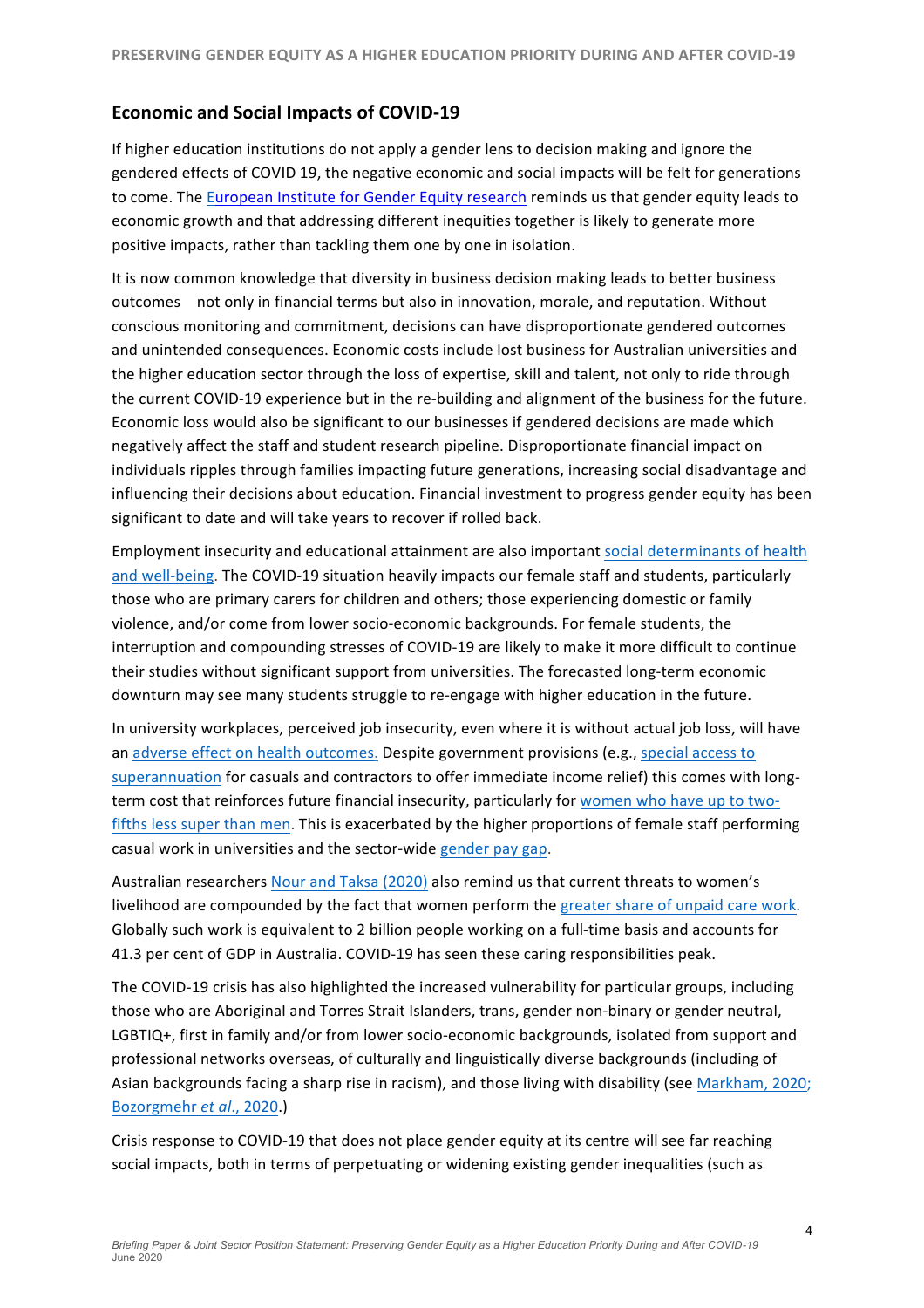impacts on children and/or women growing older into poverty) as well as reputational damage to institutions. 

Without a gender-responsive focus, the sector's necessary financial management of the COVID-19 crisis risks deepening existing economic and social inequalities among current staff and along the student pipeline.

## Leadership Opportunities During and After COVID-19

Universities and sector partners participating in this Joint Sector Position Statement will demonstrate leadership in gender equity in emerging areas during and after COVID-19 both within their institutions and in broader social impact. This would enable the sector and its partners to utilise existing information-sharing networks and reporting structures, as appropriate, to publicise initiatives and progress.

## Retaining women researchers and female perspectives in research

### *Our Challenge*

In many of our institutions women are disproportionately represented in more junior levels of academia and in casual and part-time academic and professional roles. Women are also broadly underrepresented in STEMM disciplines across the sector. Yet, the sector is uniquely placed to use research expertise and efforts to bring a deeper understanding of the gendered impacts of this pandemic and the ways in which inequities can be reduced during the crisis and recovery stages.

#### **Possible Solutions**

Four actions are recommended:

- Ensure female perspectives and fairness in female representation in research as we come to better understand the COVID-19 virus, illness, and impact, especially in medical, health, allied health, humanities and social sciences teams.
- Ensure women are enabled to equitably participate and contribute to solving the 'wicked' problems associated with COVID -19.
- $-$  Actively advocate for gender equity in competitive national, state and local research funding structures and schemes, and support women *via* targeted local initiatives which will strengthen our institutions as we emerge from COVID-19. This includes female representation as members of review panels and funding decision making bodies and as recipients of funding.
- $-$  Commit to continuing efforts to improve female representation in areas of persistent underrepresentation, especially in Science, Technology, Engineering, Mathematics and Medicine.

## Adopting creative approaches to workload changes

#### *Our Challenge*

Adaptation to the COVID-19 environment has seen most academic and key professional staff leading the transition to online learning. Both increases and decreases to workloads as a result of COVID-19 pose specific gender concerns. Since more women perform teaching and occupy student-facing roles, an unanticipated spike in workload due to rapid online learning design and increased pastoral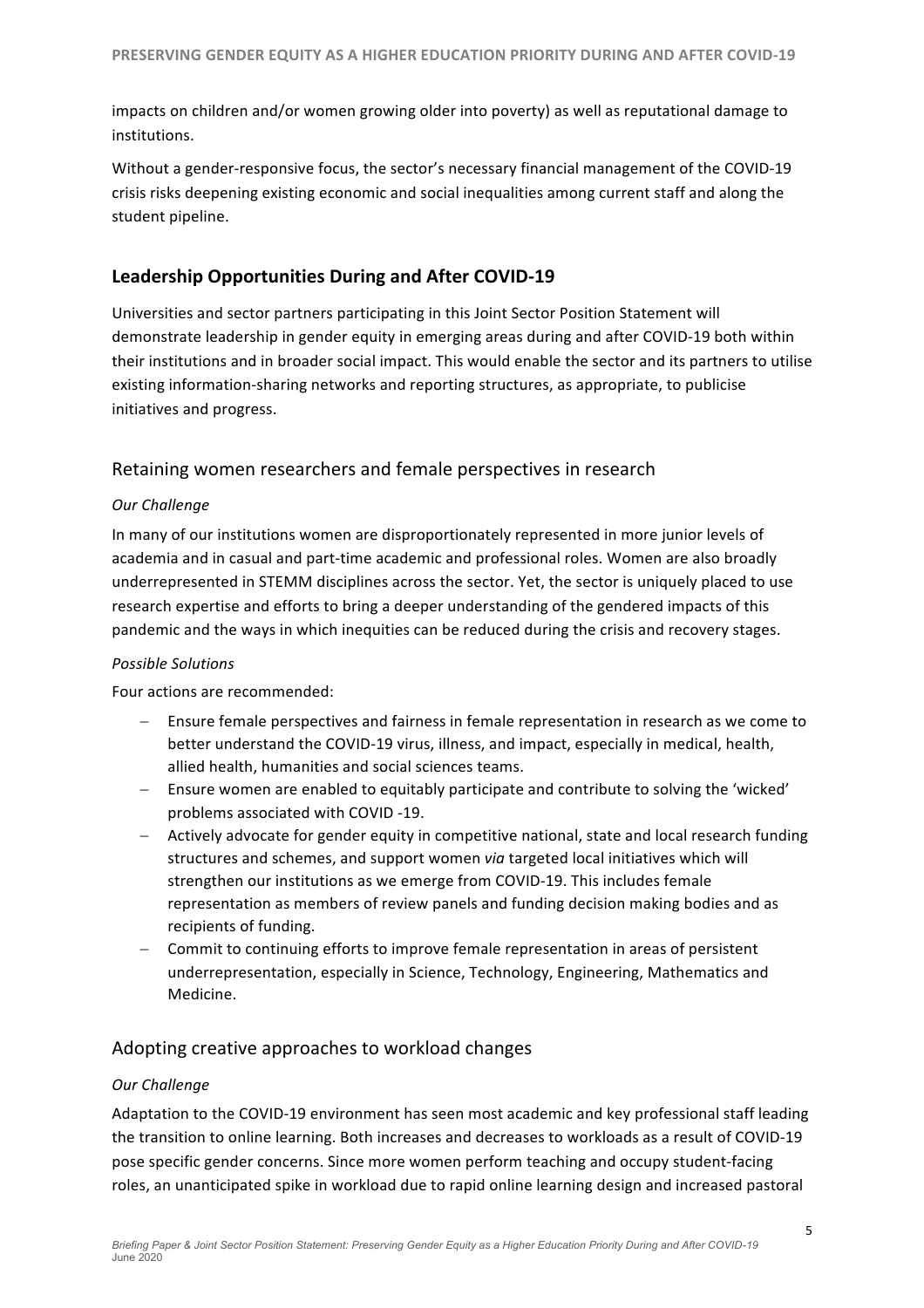care of students impacts women disproportionately. This limits time for research which is likely to affect career progression/promotion and, over time, gender balanced leadership within institutions.

Where workloads have reduced due to COVID-19, and where institutions are seeking financial tightening, women are more vulnerable by virtue of being disproportionately represented in casual, sessional, fixed-term and part-time appointments across the sector. Aboriginal and Torres Strait Islander staff experience higher employment precarity across the sector and are therefore at even greater risk.

#### *Possible Solutions*

Drawing on feedback from staff and students:

- Seek creative ways of utilising the workforce, for example by considering the broader skill sets and abilities of staff and students, new learnings for management resulting from the COVID-19 environment, and the benefits of more flexible working arrangements for certain staff (as below).
- Identify innovative ways of working and sharing workloads in the interests of long-term gender equity.
- Monitor institutional decision making to ensure there are protections in place for staff and students who have intersecting levels of disadvantage. This is key to retaining diversity of perspective in our institutions, our sector and our society, to not only ameliorate deepseated health, social and economic inequalities for historically disadvantaged cohorts, but also to retain diverse talent, perspective, and reputation with diverse communities.

## Responding to issues of Domestic and Family Violence

### *Our Challenge*

Domestic and Family Violence remains a scourge and a national embarrassment in Australia. The term 'Shadow Pandemic' has been used to describe a widespread global outbreak of domestic and family violence triggered by circumstances of COVID-19 (e.g., *UN Women*). Several organisations (Pro Bono Australia, Gender Equity Victoria, Australian Human Rights Commission) warn that domestic and family violence may become the most pressing gender issue arising from COVID-19, requiring urgent and non-conventional crisis response.

A recent survey by Women's Safety NSW showed frontline workers have already reported a dramatic spike in gendered violence and in demand and complexity of DFV cases. This spike appears to be triggered by traditional antecedents such as heightened financial, health and social pressure, with additional compounding factors of COVID-19 severely limiting options for people facing violence in their home (e.g., social-distancing, enforced isolation, travel bans, border closures, and study and/or work from home). The UN Policy Briefing noted that "many women are being forced to 'lockdown' at home with their abusers at the same time that services to support survivors are being disrupted or made inaccessible" (p.2). Various organisations (UN Human Rights, ACON, Queerspace) have also raised concern for the wellbeing of non-binary and LGBTIQ+ individuals forced into unsupportive or hostile home environments across the COVID-19 period.

#### *Possible Solutions*

Universities have an opportunity to:

Show best practice responses in their own institutions for those experiencing domestic and family violence.